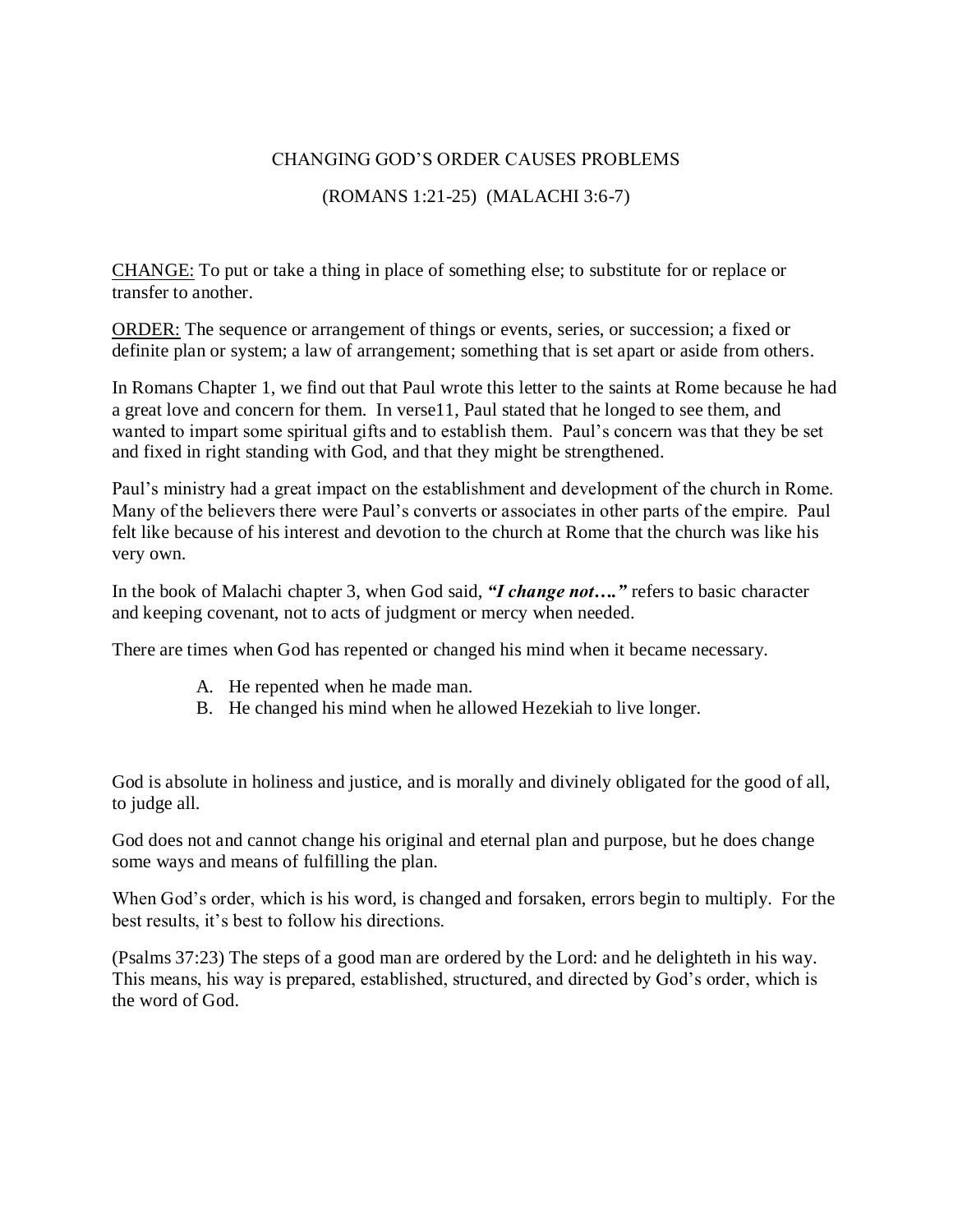Paul sends this letter to Rome by a deaconess of the church at Cenchrea which is a city near Corinth. She was on her way to Rome. Her name was Phoebe and her duties in the church were to attend to the female converts, to help them get ready for baptism. She also made visits to those that were sick in prison.

The purpose for Paul sending this letter to Rome was that he was eager to preach the gospel of salvation to them. He wanted them to know what it was and also to experience the power of the gospel. There was tension between the Jewish and Gentile Christian community at Rome.

There were Judaizers among them that were trying to lead Paul's converts away from the truth. They were seeking to take away their liberty in the gospel. This letter was a declaration of God's plan of salvation for all human beings by grace through faith.

A change in acts of obedience indicates a change in masters.

In Romans chapter 7, the bible speaks about old relationship to sin as compared to a new relationship to God. (Vs. 1-6).

Paul pointed out in his letter that there was some apostasy going on. (vs. 21-32).

There were some who knew God by experience, but they did not glorify him as God. Rather, they changed the truth of God into a lie, and they worshipped idols.

Whenever you change God's order and replace it or substitute it for something else it causes problems. You cannot disregard or deny his word because it pushes God to anger. He said I am a jealous God and thou shalt have no other gods before me.

What happened when they changed God's order?

They became vain in their imaginations. Their hearts were darkened. Professing themselves to be wise, they became fools. They changed the glory of the incorruptible God and made him corrupt through an image or idols. (Romans chapter 1)

What problems did that cause?

God gave them up to uncleanness through the lust of their own hearts. (They dishonored their own bodies). He gave them up to vile affections. (Women with women and men with men). God gave them over to a reprobate mind. All of this happened because they did not retain God in their knowledge.

When we read the word of God, we see the consequences of those who changed God's order.

Jonah, for example was given specific orders or directions from God to go to Nineveh. He changed those orders and as a result placed innocent people in danger. Not only that, but if he had not repented and done things the way that God required, many people would not have heard and received God's warnings.